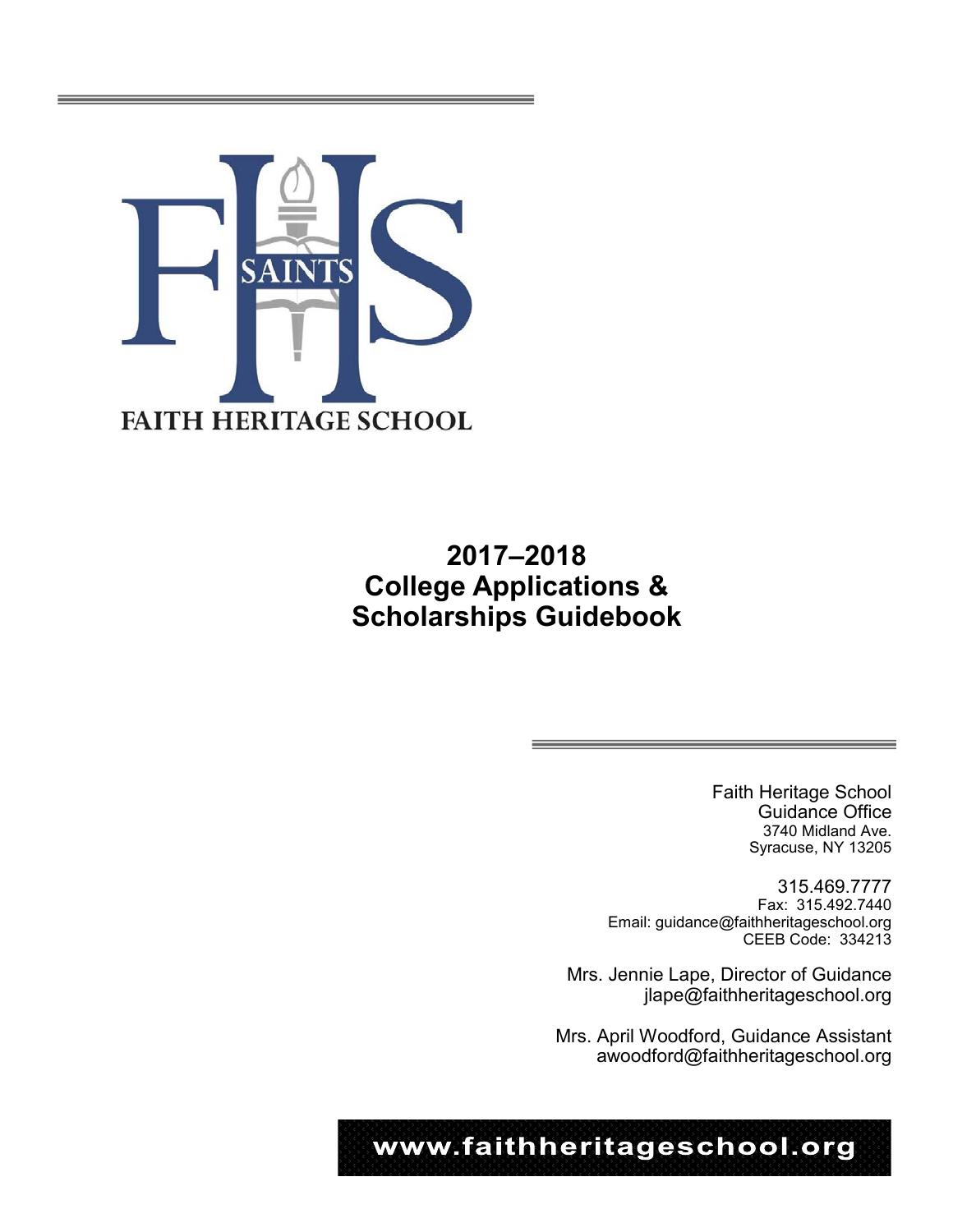# **Our Mission Statement:**

*Faith Heritage School exists to glorify God by providing a sound, Biblically integrated program in order to assist parents and churches in equipping students for Christian living and service within today's changing world.*

# **Core Values and Outcomes**

The goal of a Faith Heritage School education is to prepare our students academically and spiritually for their life beyond high school. Jesus tells us that the greatest command is to "love the Lord your

God with all your heart, and with all your soul, and with all of your strength, and with all of your mind." (Luke 10:27)

At Faith Heritage, we are committed to helping our students understand that not only did God create them…but He created them with a purpose!

# *Prayerful outcomes for a Faith Heritage graduate…*

# Love the Lord your God with all your *HEART*

Intimate Relationship with Christ

- A life that is firmly rooted in Christ, nurtured by prayer, and governed by God's Word
- A life that demonstrates a heart of grace and the character of Christ
- A heart of worship and praise

# Love the Lord your God with all your *SOUL*

Unique Purpose

- Discovering and maturing in spiritual gifts and abilities
- Knowing God's purpose, direction, and will for their life
- Using all that God entrusts us with to live a life that brings Glory to God

## Love the Lord your God with all your *STRENGTH*

## Authentic Servanthood

- Reaching out to Syracuse and the world with the love of Christ
- Equipped to effectively minister in the local church

## Love the Lord your God with all your *MIND*

Academically Prepared

- Equipped to impact Syracuse and the world through biblical thought and action
- Academically prepared to excel in college, the community and in the workplace
- Spiritually prepared to persevere and to defend the faith
- Seeking to grow and improve with a thirst for achievement

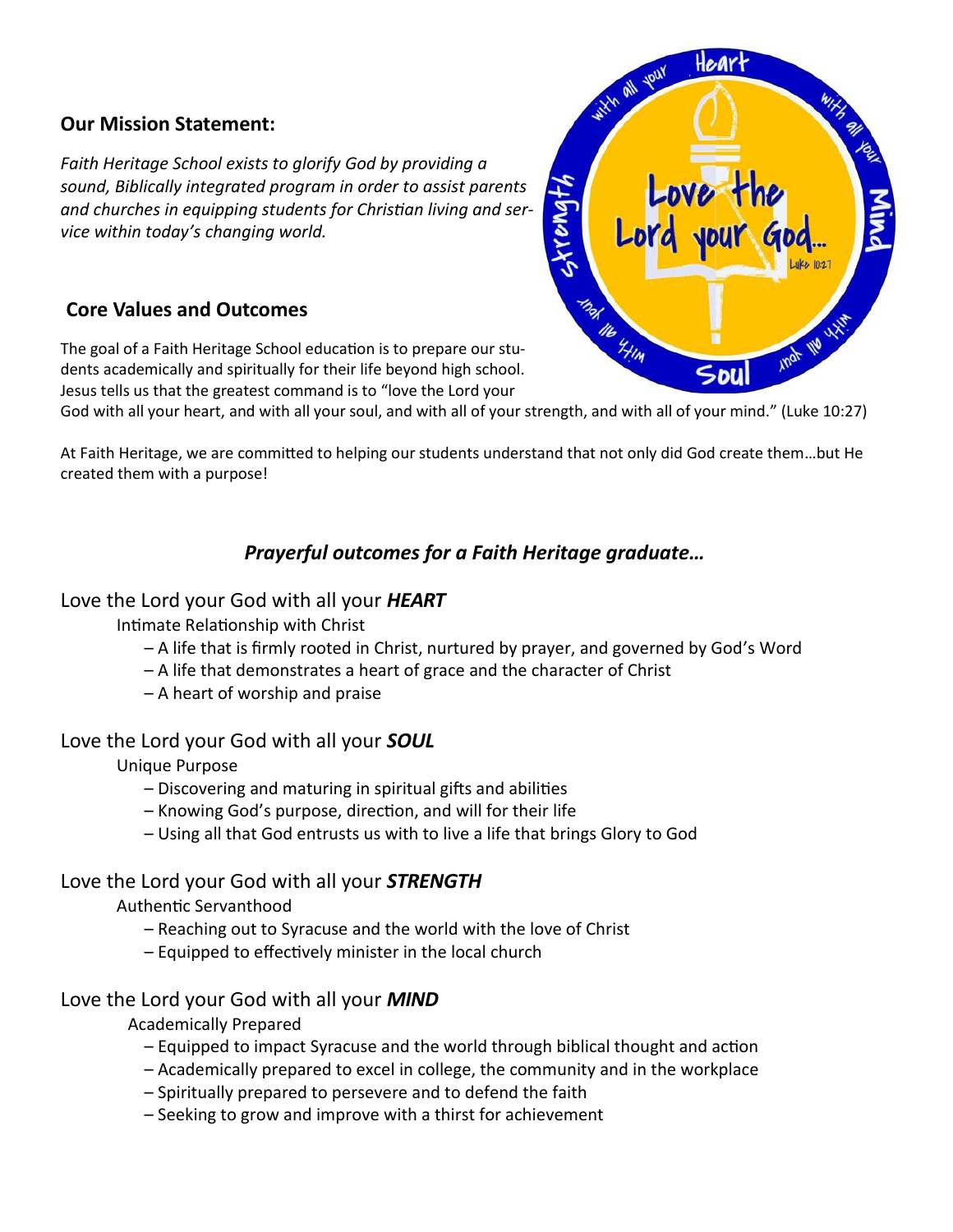## *General Information*

Before starting your applications, please read this Guidebook all the way through. The most important things you need to know about preparing and submitting college applications have been included here. If at any time, you have a question or concern, please feel free to stop by Guidance for assistance. We look forward to working with you through the college application process!

#### *College Research*

A good place to start the college search is by considering the results of the Career Interest Profiler completed in 11<sup>th</sup> grade. Log in to Naviance to look at majors/careers that are a good match for you. Once you've narrowed down your area of interest, you can use the college search features of Naviance to find colleges with that major. As you find colleges that interest you, it would be helpful to add them to your "Colleges I'm Thinking About" list for convenient future reference.

Once you have your list of colleges to which you are considering applying, you can begin the process of researching each colleges application and admissions requirements in Naviance. You should take note of the following items:

- Application deadlines
- Letters of Recommendation requirements
- SAT or ACT Score requirements
- . SAT Subject Test requirements
	- o *Please note that all SAT and/or ACT Scores must be reported to colleges directly from the testing service. This would include AP Scores as well.*

#### *Types of Applications*

The Common Application (Common App): Close to 500 colleges/universities accept the Common Application, available at www.commonapp.org. If you two or more colleges you are applying to accept the Common App, you may want to consider using it. Please see the directions for submitting applications via the Common App for more specific instructions.

SUNY Applications: Apply online at www.suny.edu, or through links on the websites of individual SUNY schools. **The application fee is \$50.00 per campus choice.** You can apply to more than one college on the same application form.

- Supplemental Application Forms are required by some of the SUNY 4-year colleges/universities. Check the SUNY website for a list of schools requiring supplemental forms.
- SUNY schools are now members of the Common App. If you are applying to both private schools and SUNY schools, the Common App may be the most efficient way to submit your applications.
- *OCC applications are free*. They are available on the OCC website, sunyocc.edu. Do not apply to OCC using the SUNY application or you will be charged a fee.

Other Private or Public Colleges/Universities: See general admissions/application information available in Naviance. Visit it their websites for specific information on how to apply and for directions on submitting application documents.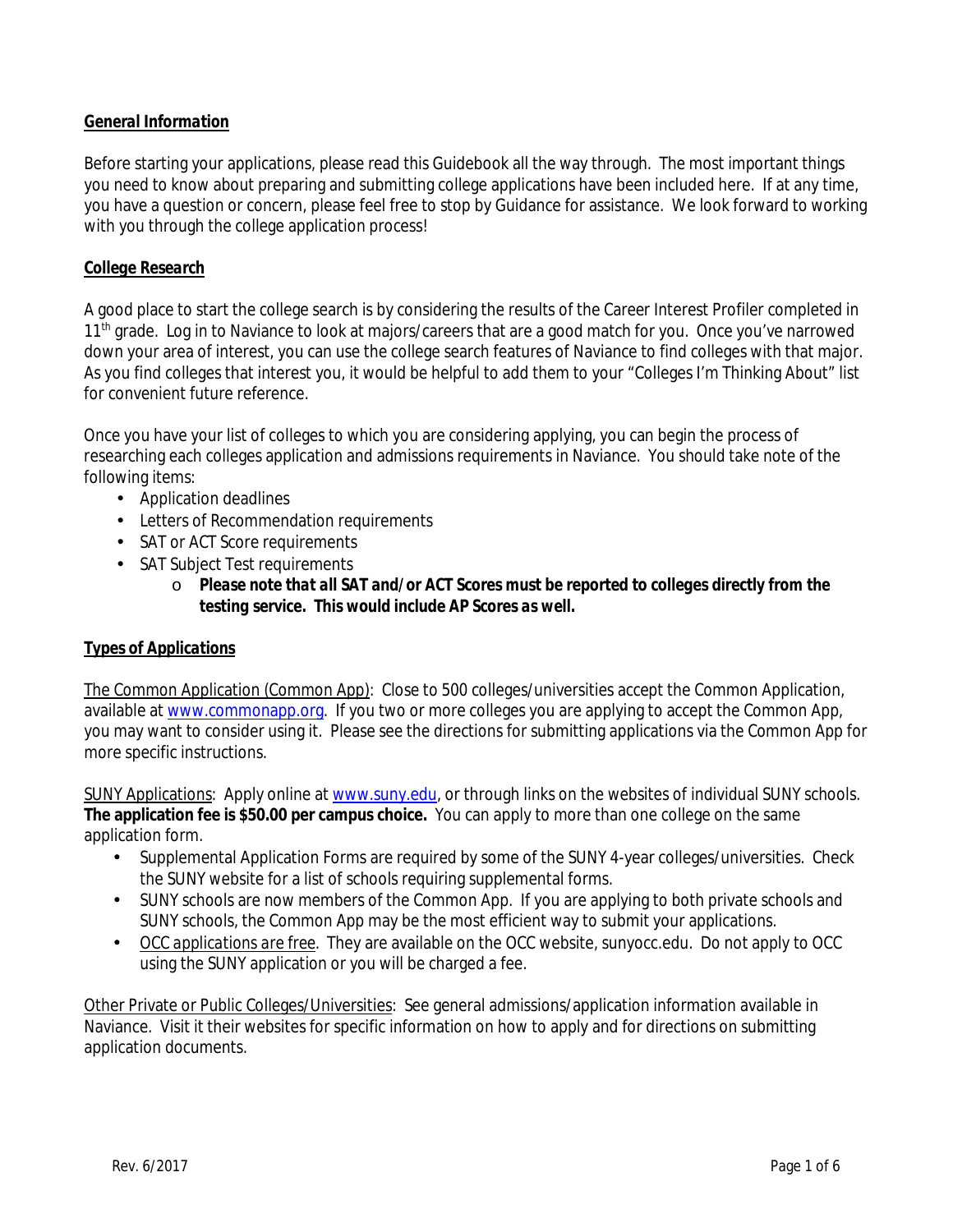## *Working with your Counselor through the College Application Process*

During the first Senior Seminar in early September, Mrs. Lape will review the college application process with Seniors as well as answering general application questions.

In October, each Senior will be scheduled for an individual meeting with Mrs. Lape to review to review the college application process more specifically to the Senior's needs, answer questions, and review graduation requirements.

In the Spring, Mrs. Lape will review the academic progress of each Senior to make sure all are meeting graduation requirements. In addition, Mrs. Lape will assist students with any questions regarding the college decision process as well as scholarship applications.

At any point, Seniors needing assistance with college applications are welcome to come to Guidance for assistance from Mrs. Woodford or to be scheduled to meet with Mrs. Lape.

#### *Managing Applications through Naviance*

Naviance is a resource to help you organize your applications and put your best foot forward in the college admissions process. You are expected to cooperate with the Guidance Office in working with the various components of the program. If you are having difficulty accessing your account, please see Mrs. Woodford immediately.

As you decide which colleges you are applying to, be sure to move the college from the "Colleges I'm thinking about" to the "Colleges I'm applying to" list in Naviance. You'll need to keep this list up-to-date as to when you've applied as well as the results of each application and which college you're attending once you've made that decision.

Please see the Step By Step Instructions for managing applications in Naviance for specific directions on how to use these college lists.

#### *Preparing your College Applications*

Be sure that you give your applications your best effort and organize yourself to meet deadlines. The first step of completing an application is choosing a decision deadline for each school. The second step is to complete and submit the application and any essay(s) required. The third step is to request any required Letters of Recommendation (must allow at least three weeks for the recommender to prepare a letter). Last, turn in the Academic Records Request to the Guidance Office no later than ten (10) school days before the application deadline. *For January 1st deadlines*—students must request Letters of Recommendation and submit the Academic Records Request no later than December 1st.

Decision Deadlines:

Early Decision: Decisions are usually made in November-January. Usually these colleges are looking for students with strong academic records. Generally, applying for Early Decision requires a commitment to attend the school. You MAY only apply to ONE school via Early Decision.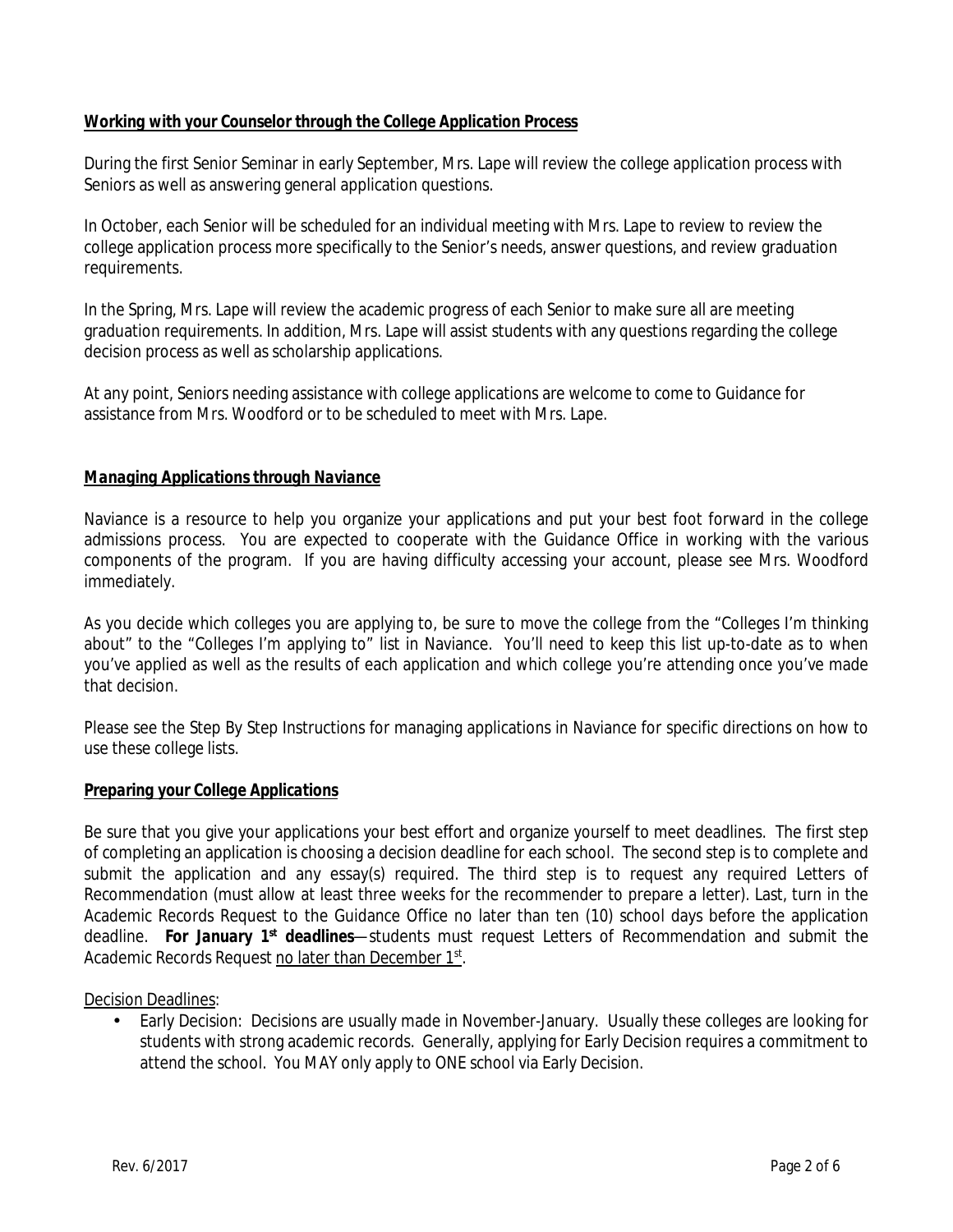- Early Action: Typically has a fall deadline, later than Early Decision but earlier than regular decision. Early Action does NOT require a commitment to attend the school. Generally, you may apply to more than one school via Early Action.
- Regular Decision: Usually have a deadline as late as February, March or April.

#### Essays:

- Purpose of the Essay: It helps the college get a more complete picture of your academic maturity, your readiness for college and your suitability for the student body profile they seek to maintain.
- Guidelines for the Essay:
	- o This essay should be the best piece of writing, in content and form, that you have ever created. It may be the most critical piece of your application.
	- o Follow any specific directions provided.
	- o Take advantage of the resources provided by https://bigfuture.collegeboard.org/get-in/essays.
	- o Use the five paragraph essay form often taught in English classes.
	- o Ask someone to read your rough draft and make suggestions for improvement.

#### Letters of Recommendation:

- Determine the purpose of the recommendation.
	- o Assess strengths in a specific academic area?
	- o Describe maturity and character qualities?
	- o Determine suitability as a student or scholarship candidate?
- Practice common courtesy in requesting Letters of Recommendation.
	- o Make your request at least 2-3 weeks before the recommendations must be sent.
	- o After requesting the Letter in person, add the Recommender in Naviance. Typically, you will want to allow that Letter to be sent to "All Schools". If you designate a Letter for a specific school, that Letter cannot be sent anywhere else and could require extra time on the part of the recommender to upload more than one Letter and significant delays in sending documents out. Be sure to include a personal message with the request in Naviance.
- Some applications may request recommendations from an individual outside of the FHS Faculty.
	- o These are not processed by the Guidance Office or by Naviance.
	- o Be sure to complete the identifying information such as name, address, etc.
	- o Provide the same courtesy as outlined above. In addition, provide clear directions as to how the Letter is to be submitted. If by mail, you should include an addressed and stamped envelope for the convenience of the recommender.

#### *Application Guidelines for Student-Athletes*

If you wish to participate in Division I or Division II athletics while enrolled as a first-year student in college, you must be certified by the NCAA Initial Eligibility Clearinghouse. The NCAA publication, *Guide for the College-Bound Athlete*, includes the Clearinghouse application and is available online at www.eligibilitycenter.org. The NCAA Transcript Authorization Form must be downloaded, signed, and submitted to the Guidance Office for mailing. Your NCAA registration number should be on your form as well. Also, an official SAT or ACT Score Report must be sent to the NCAA Clearinghouse. Include the NCAA Code in your test registration: 9999.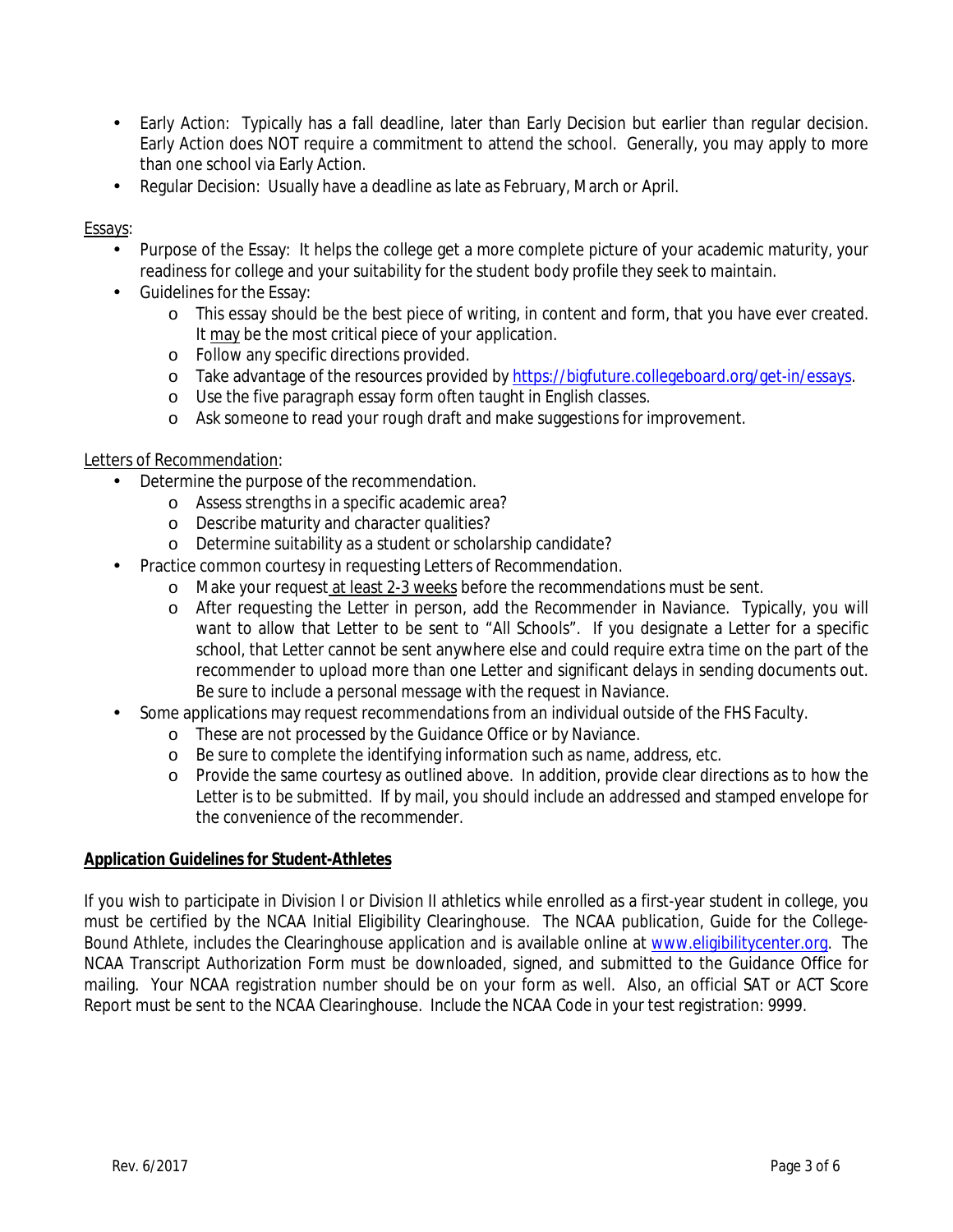## *Sending Academic Records & Letters of Recommendation*

After you've submitted your completed application and requested your Letters of Recommendation, it is time to submit a completed Academic Records Request form. Please note the form must be turned in to the Guidance Office no later than ten (10) school days before the application deadline. Once you've submitted your signed FERPA Waiver, Early Decision Agreement (if needed), and your Academic Records Request, the Guidance Office will submit the following information to colleges:

- The Secondary School Report with a Written Evaluation from Mrs. Lape
- FHS High School Profile (This provides an overview of the school and what courses, etc. are offered)
- An Official High School Transcript. In the case of any transfer students, unofficial copies of transcripts of previous schools will be sent as a courtesy. It is the student's responsibility to obtain official transcripts from previous schools, if required.
- Letters of Recommendation from FHS faculty

Typically, these documents will be sent electronically through Naviance. In the case of documents which need to be mailed, the student will be expected to provide an envelope with postage.

Requests for Mid-Year Grade Reports must be requested with an additional Academic Records Request and will be sent out after the 2<sup>nd</sup> Marking Period Report Cards have been released.

#### *Scholarships*

While there are many national scholarships available, students are generally more successful in obtaining locally-based scholarships. From time to time, local organizations send information about scholarships to the Guidance Office. These scholarship forms are available in the Guidance Office and in Naviance. Generally local scholarships are submitted March through May. In addition to these scholarships, you should inquire of any bank, credit union, sports club, community organizations, unions, churches, etc., to which you have a connection as to any available scholarships.

An Academic Records Request form must be submitted for each Scholarship to which an Official High School Transcript is required as well as any FHS Letters of Recommendation (either Mrs. Lape or other faculty). If documents are to be submitted by mail, please include an addressed envelope with postage. Otherwise, please indicate clearly how documents are to be submitted.

#### *Step by Step Instructions for Managing College Apps in Naviance*

#### General Information:

- 1. **Log in to Naviance**. If you experience any difficulty logging in, please stop by Guidance and see Mrs. Woodford for assistance. ~The link is https://connection.naviance.com/faith Save it as a favorite—you'll be using it a lot this year!
	- ~Usernames are firstname.lastname
	- ~Passwords: Faith plus last 4 digits of student ID
- 2. You will need to complete the **Academic Records Request** form and turn it in to the Guidance Office with **each** college application you submit. This must be done at least 10 school days prior to the college deadline. The form is available in the Guidance Office.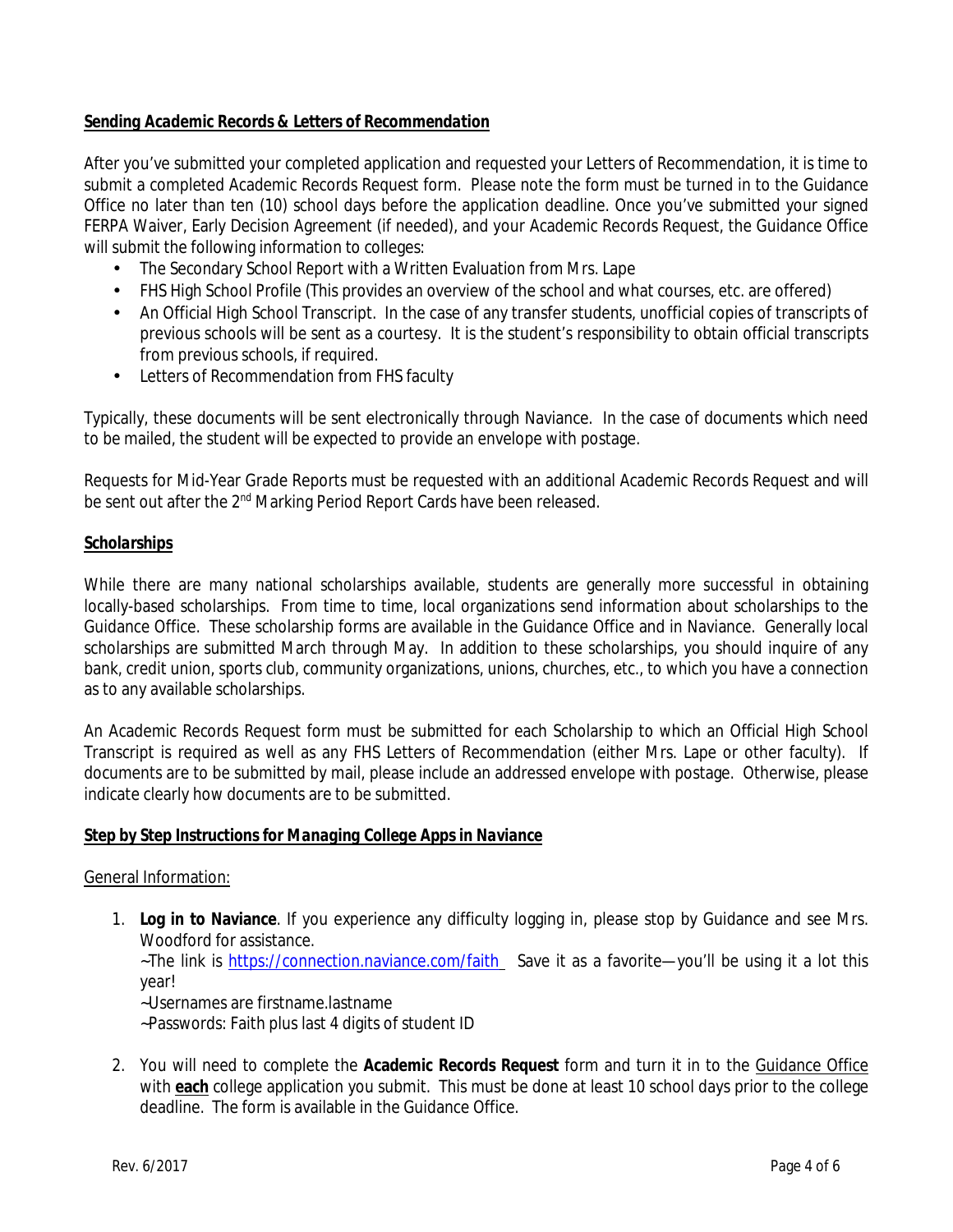**NOTE: Prior to submitting the Academic Records Request to the Guidance Office, you must have already submitted your application to the college, entered this college on Naviance under "college you are applying to" and added your teacher requests for Letters of Recommendation.** 

3. Have the following **frequently requested information** easily accessible while completing your applications:

| <b>Address</b>                    | <b>Phone and Fax</b>              |
|-----------------------------------|-----------------------------------|
| Faith Heritage School             | $(315)$ 469-7777                  |
| 3740 Midland Avenue               | (315) 492-7440                    |
| Syracuse, NY 13205                |                                   |
| <b>Guidance Dept. Information</b> |                                   |
| Mrs. Jennie Lape,                 | jlape@faithheritageschool.org     |
| Guidance Counselor                |                                   |
|                                   |                                   |
| Mrs. April Woodford,              | awoodford@faithheritageschool.org |
| Guidance Assistant                |                                   |
|                                   |                                   |
| Class of 2018 Information         | <b>CEEB Code</b>                  |
| - Class size = $19$               | 334213                            |
| - GPA is based on an              |                                   |
| unweighted, 100 point scale       |                                   |
| - We do not calculate rank        |                                   |

- 4. Please confirm that your email address in your Naviance profile is your **FHS school e-mail**.
	- a. Go to: All About Me tab
	- b. Scroll down to: Official Things
	- c. Go to: Profile
	- d. Go to: Email field; click on pencil (edit icon)
	- e. Enter your FHS school e-mail. (i.e. firstname.lastname@saintsmail.org)
- 5. **IMPORTANT** note for Students applying for **Early Decision**: ALL requests for records to be sent under an Early Decision plan must be accompanied by an Early Decision Agreement signed by the student and parent and a completed Authorization for Release/FERPA Waiver.

#### Step by Step Instructions:

#### **The Common Application**

#### **(If you are NOT applying to ANY Common App school, you may skip this step.)**

- 1. Register at www.commonapp.org
- 2. Create a username (your FHS school e-mail) and Password
- 3. Complete the Common Application and submit to your chosen college(s).
	- a. When you've submitted your application, be sure to add the college in Naviance on the Colleges tab. Search for the college, click on it to add it to your list. When the college is added to your list of colleges "I'm applying to", select the college, then select the edit pencil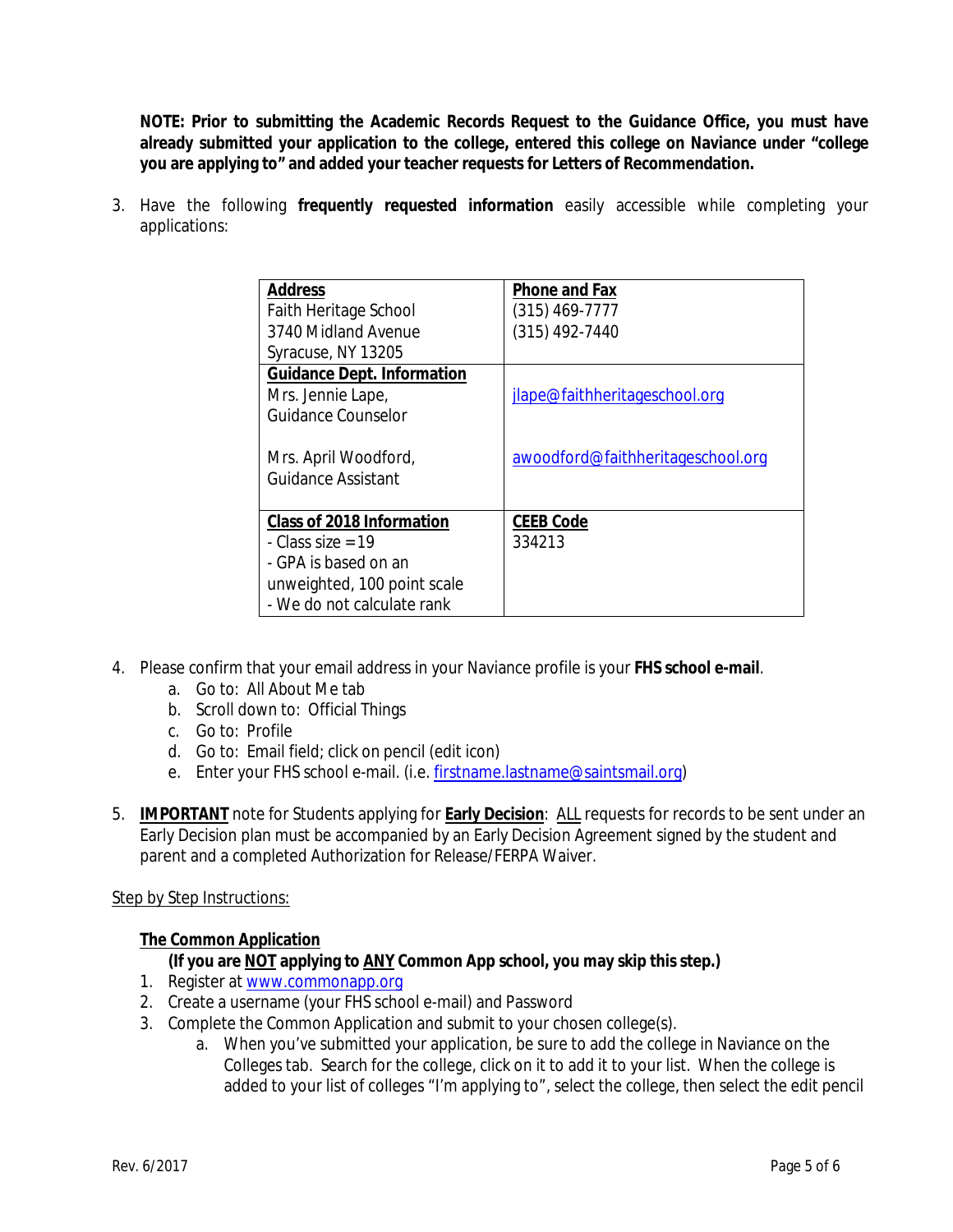to the right and check the box at the top indicating "I have submitted my application." Finish by clicking "Update application" at the bottom of the page.

- 4. You must complete the FERPA Waiver in Common App. (Education section must be complete first)
	- a. Click the Colleges tab
	- b. Add a college you are applying to
	- c. In the side bar, click on Assign Recommenders
	- d. Complete the FERPA Waiver (only required the first time you do a Common App)
- 5. Log-in to Naviance
	- a. Click the Colleges tab
	- b. Click on Colleges I am Applying To
	- c. Enter your Common App username in the "Common App Account Matching" box. ~Your Common App username should be your FHS School E-mail.
	- d. Add your teacher recommendation requests by using the teacher request drop down box. (Students must also ask their teacher, in person, to write a recommendation)

6. Submit your Academic Records Request form to the Guidance Office.

#### **Colleges NOT using the Common Application**

- 1. Go to Naviance
	- a. Click the College tab
	- b. Click on the "Colleges I am Applying to" tab
	- c. Search for the college. Click on the college name
	- d. Select "add college to your list"
	- e. Add the colleges you are applying to. You will know that the school does not use the Common App because you will not see CA in the computer icon next to the college name.
	- f. Add your teacher recommendation requests by using the teacher request drop down box. (Students must also ask their teacher, in person, to write a recommendation)
- 2. Complete the application online on the college's website.
	- a. When you've submitted your application, be sure to go to the college, select the edit pencil to the right and check the box at the top indicating "I have submitted my application." Finish by clicking "Update application" at the bottom of the page.
- 3. Submit your Academic Records Request form to the Guidance Office.